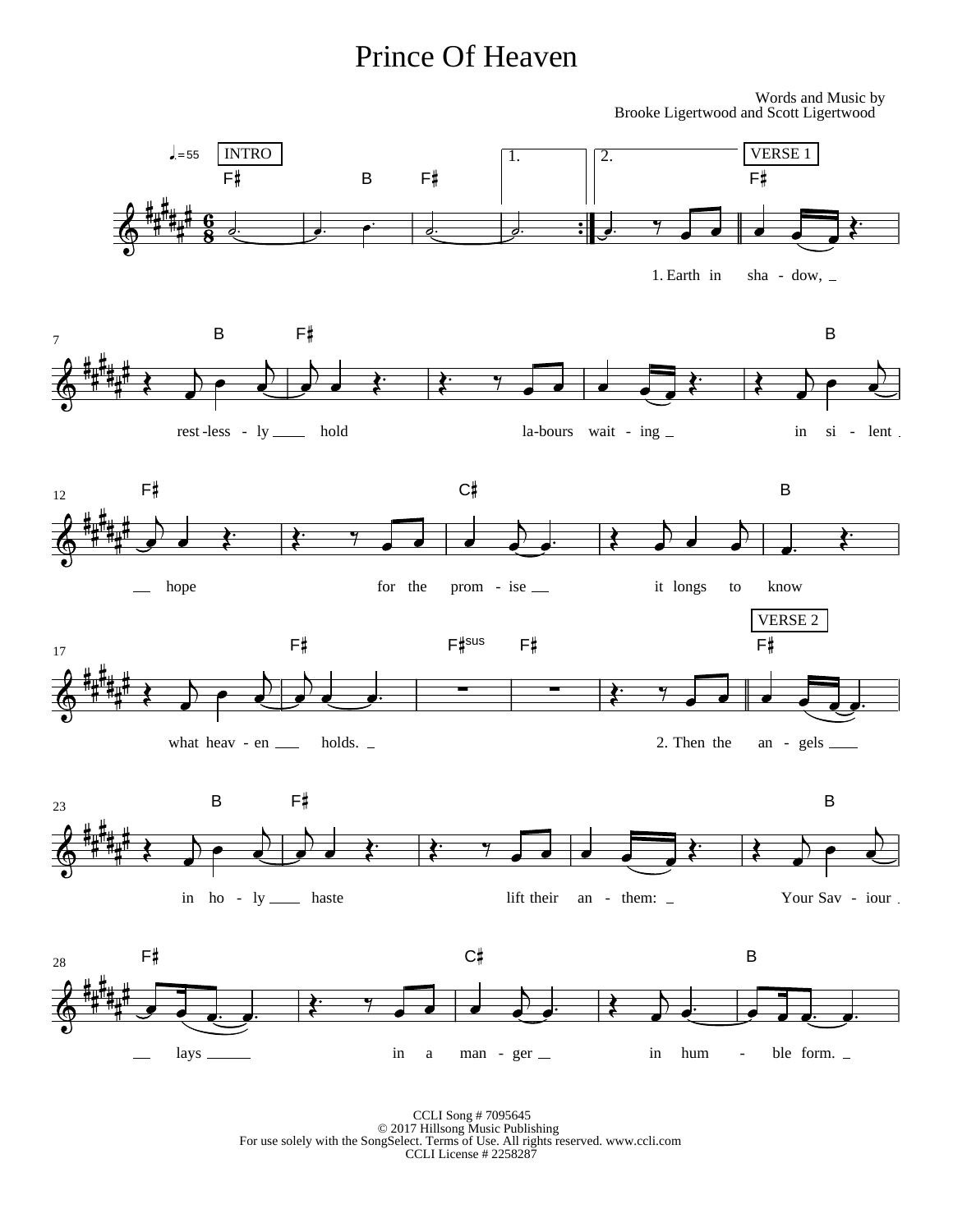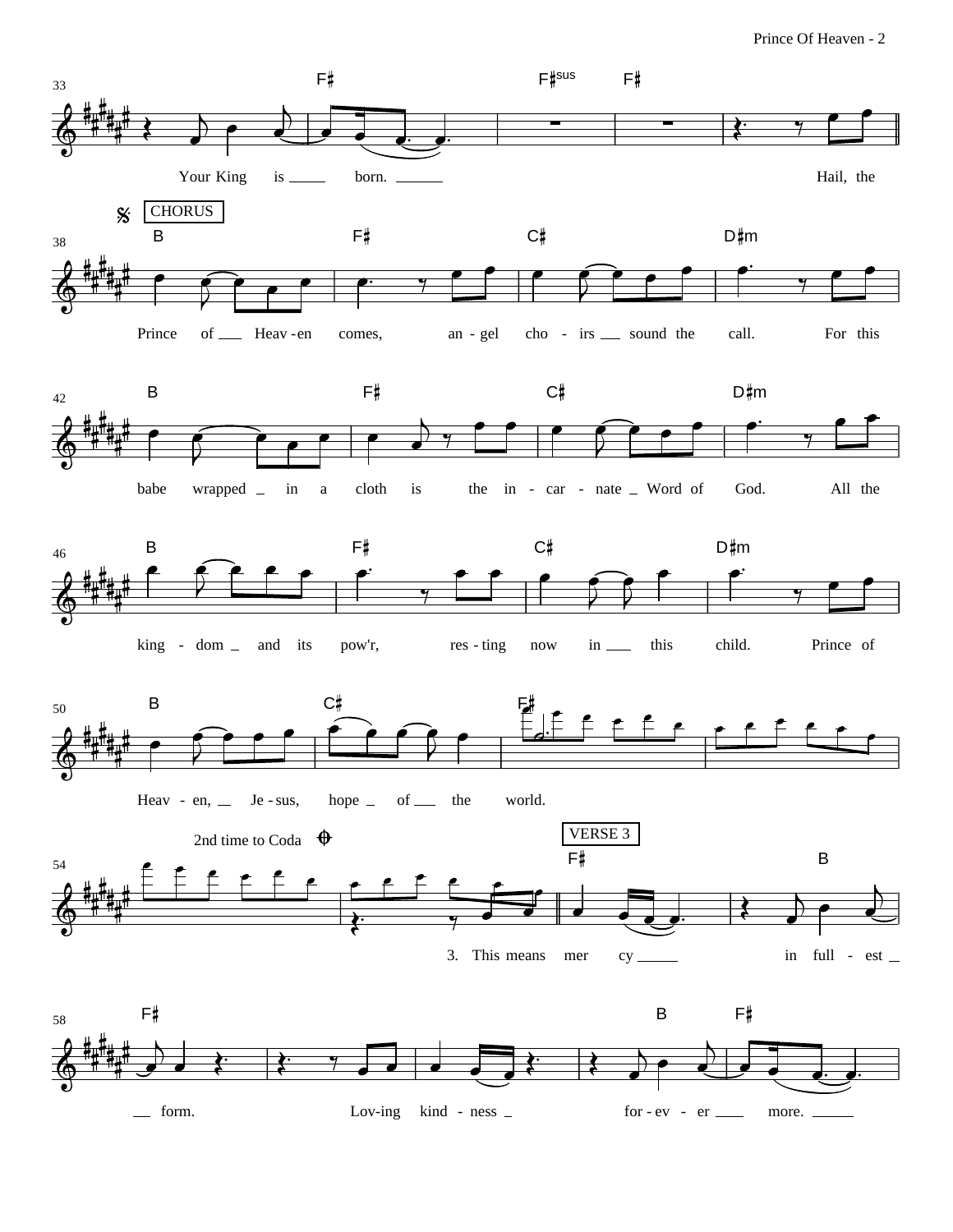Prince Of Heaven - 3

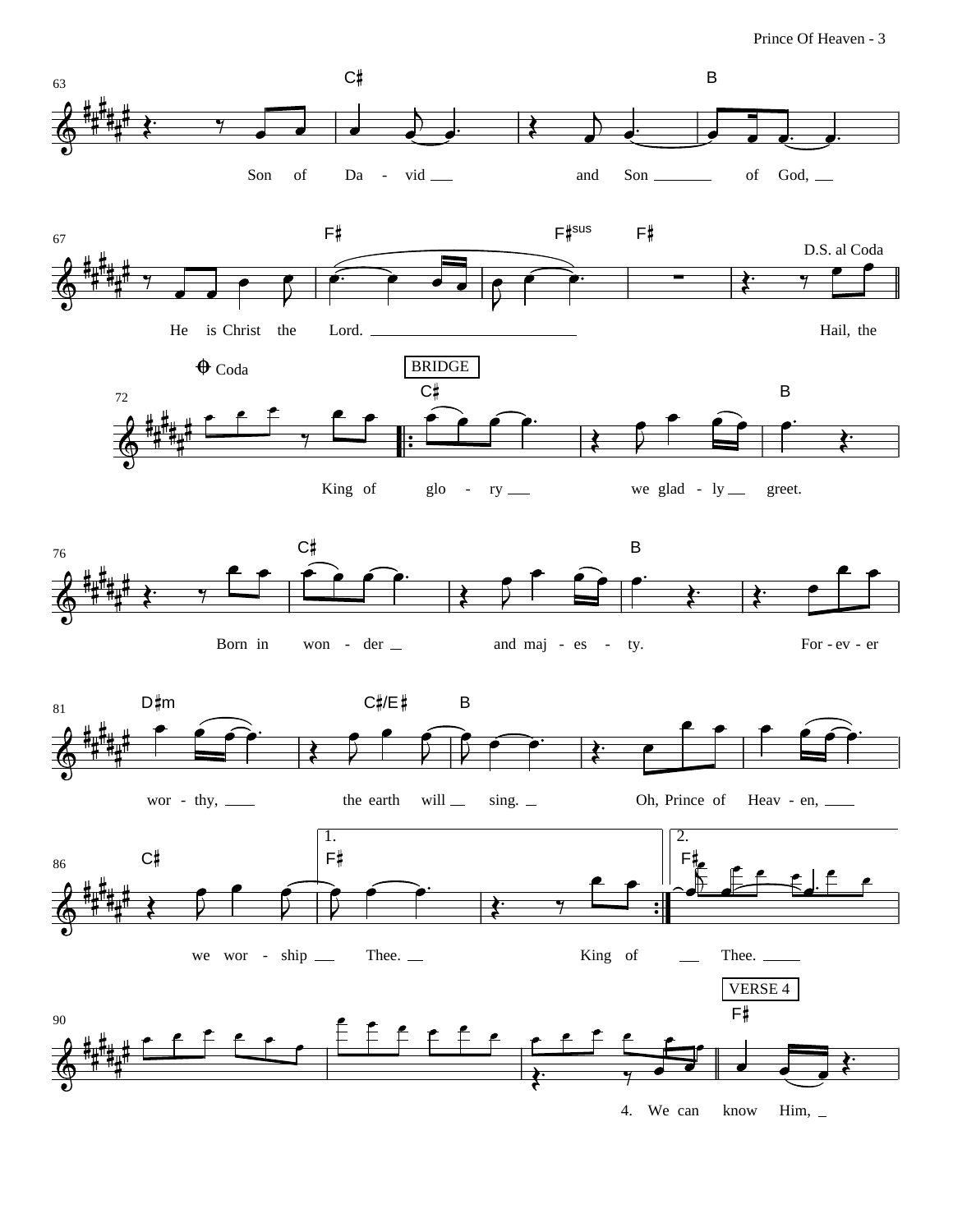